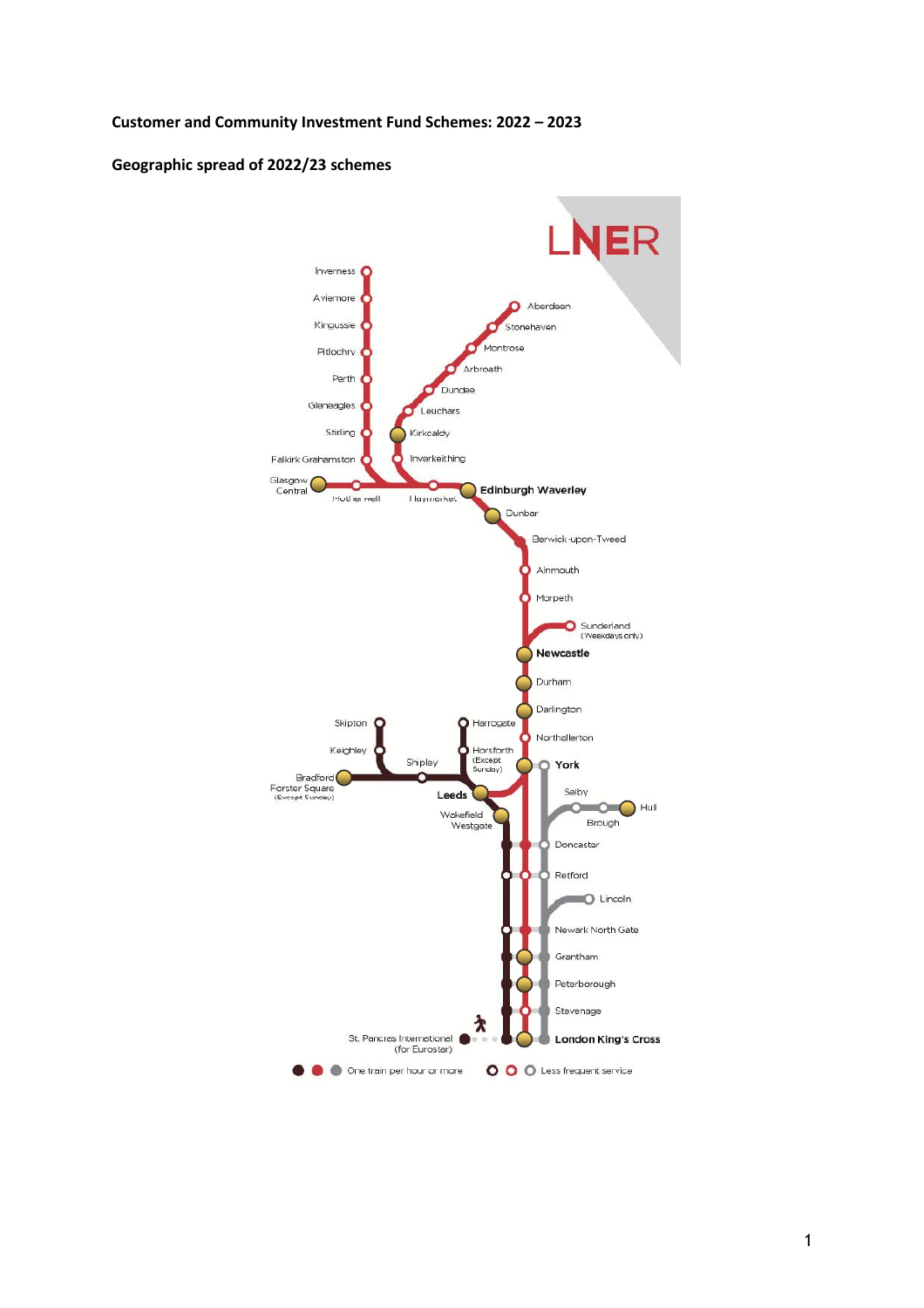### Mental Health

| <b>Charity</b>        | <b>CCIF Scheme</b>     | <b>Details of specific issues</b>                                                           | <b>Regions</b>   |
|-----------------------|------------------------|---------------------------------------------------------------------------------------------|------------------|
| Samaritans            | Community              | Our outreach projects target specific communities known to be at highest risk of suicide,   | Kirkcaldy &      |
| Kirkcaldy &           | Outreach               | isolation and poor mental health. We provide support which gives individuals a unique       | District         |
| District              |                        | opportunity to be heard and explore their feelings, often at a point of personal crisis.    |                  |
| The Wave Project      | Surf Therapy in        | The Wave Project offers surf therapy to young people aged 8-18 who are at risk of poor      | Tynemouth &      |
|                       | Tynemouth &            | mental health. All participants have been referred by social workers, GPs and schools. We   | Dunbar           |
|                       | Dunbar                 | facilitate 6 weekly surf therapy sessions, where young people are supported 1-1 by our      |                  |
|                       |                        | trained volunteer surf mentors. As a result, participants have increased confidence,        |                  |
|                       |                        | resilience and an improved outlook on life.                                                 |                  |
| <b>Bonnyrigg Rose</b> | Supporting             | The Bonnyrigg Rose Football club started a Positive Mental Health Project to address        | Bonnyrigg /      |
| <b>Football Club</b>  | <b>Positive Mental</b> | Mental Health with a view to breaking the stigma. This training is a huge step towards this | Edinburgh        |
|                       | Health in the          | along with 121 support, which is used by people in crisis and in need of immediate help.    |                  |
|                       | Community              | The grant would be used to continue to deliver this level of support across the community.  |                  |
| <b>MHA</b>            | Let's Get Living       | This project will help older people, many of whom have physical and mental health           | Teesside, Hull,  |
|                       |                        | challenges which has led to their isolation and loneliness. It will help them to overcome   | Yorkshire,       |
|                       |                        | these challenges by creating opportunities to socialise through the day trips throughout    | Bassetlaw,       |
|                       |                        | the North East.                                                                             | Tyneside,        |
|                       |                        |                                                                                             | Gateshead,       |
|                       |                        |                                                                                             | Leeds, Wakefield |
|                       |                        |                                                                                             | & Huddersfield   |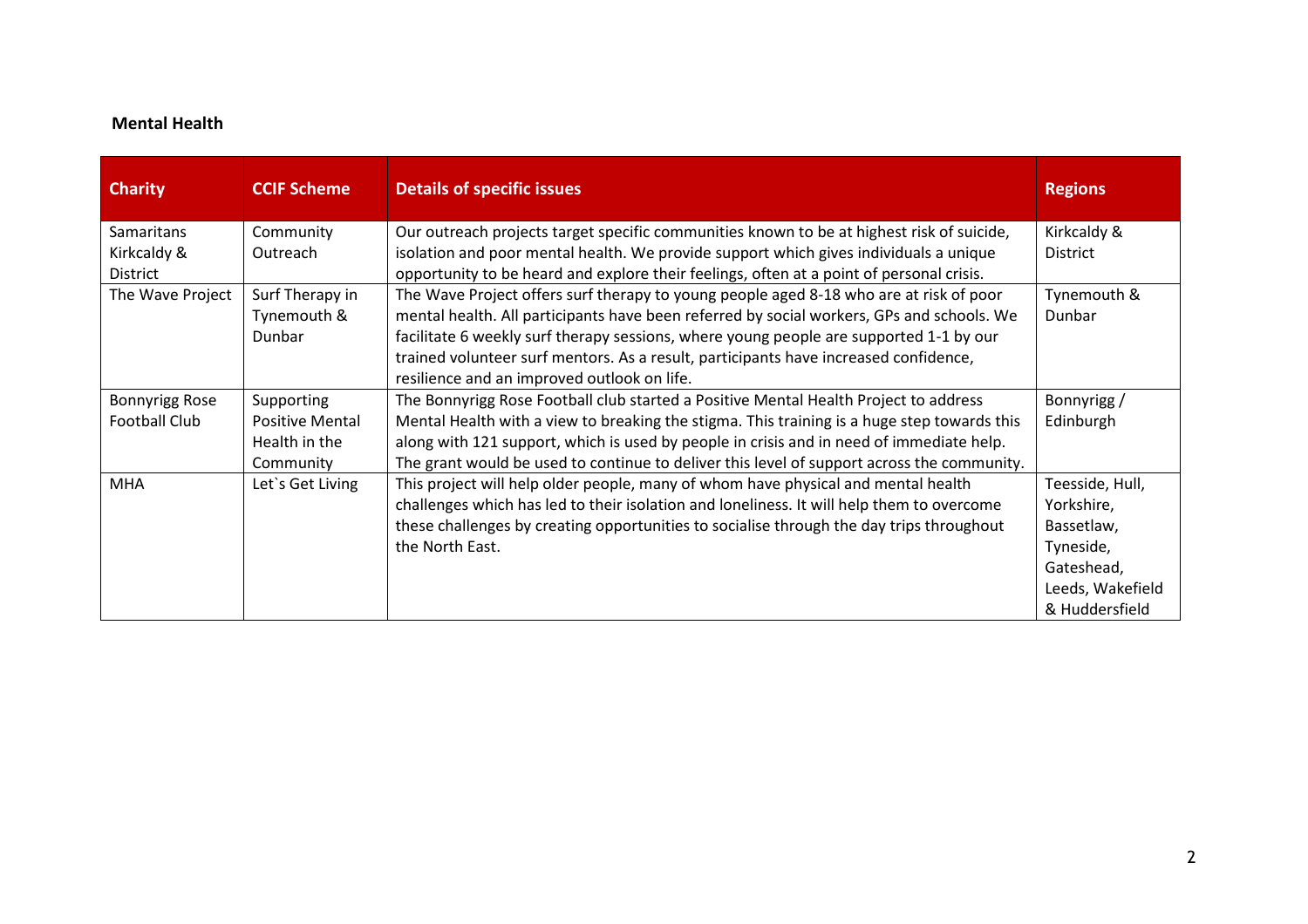# Education and Employability Skills

|                                    | <b>CCIF Scheme</b>                                                                                                   | <b>Details of specific issues</b>                                                                                                                                                                                                                                                                                                                                                                                                                                                                                                                                                                                                                                                                                                                                                                                                                                                            | <b>Regions</b>      |
|------------------------------------|----------------------------------------------------------------------------------------------------------------------|----------------------------------------------------------------------------------------------------------------------------------------------------------------------------------------------------------------------------------------------------------------------------------------------------------------------------------------------------------------------------------------------------------------------------------------------------------------------------------------------------------------------------------------------------------------------------------------------------------------------------------------------------------------------------------------------------------------------------------------------------------------------------------------------------------------------------------------------------------------------------------------------|---------------------|
| Friends of<br><b>Rowntree Park</b> | Nature<br>Connection -<br>improving<br>wellbeing<br>through nature                                                   | This project will focus on marginalised groups, where participants will develop skills to manage<br>their wellbeing and build resilience. This will be achieved through Forest School for new parents<br>- providing postnatal and early years support for parents of children under 5. Girl Rangers -<br>aimed at building confidence, resilience and employability. Woods for Wellbeing - a young<br>adult programme offering conservation and green woodworking activities for those<br>experiencing social isolation or mental health challenges.                                                                                                                                                                                                                                                                                                                                        | York                |
| Clapton Common<br>Boys Club        | Yes - Youth<br>Educational<br>Services                                                                               | YES, a holistic mentoring programme will help 90 disadvantaged young people 14-16 into<br>employment, and/ or avoiding becoming NEET and 90 mentees aged 7-11. YES, will provide:<br>Formalised teaching guidance, workshop training, support and Individual placement work<br>experience with a peer mentee. The aim is to provide 19-25 years, with life skills so they can<br>transition into employment and the wider world.                                                                                                                                                                                                                                                                                                                                                                                                                                                             | Calpton /<br>London |
| Depaul UK                          | <b>Steps to Success</b><br>Employability<br>Programme for<br>Young People<br>who have<br>Experienced<br>Homelessness | Help us to ignite aspiration in 100 of our youngest children, each school year, by enabling us to<br>transform our Early Years outdoor area. Our project will provide the youngest children in our<br>school with the skills, enthusiasm and knowledge to progress confidently and successfully<br>through the Early Years curriculum and beyond whilst learnt about key roles they could play in<br>their community.                                                                                                                                                                                                                                                                                                                                                                                                                                                                        | South<br>Tyneside   |
| <b>St Giles Trust</b>              | <b>Building Futures</b>                                                                                              | Building futures will support 40 x 18- 30 years olds from Leeds who have been in the criminal<br>justice system or are at risk of entering the criminal justice system. Building Futures is not<br>simply an employment service. Through personalised one-to-one support our caseworker will<br>tackle both practical and emotional foundational issues that prevent employment access e.g.<br>housing, substance misuse, mental health & wellbeing. What is unique about St Giles is that we<br>believe change is best achieved when those with lived experience are at the heart of the<br>solution. Over 40% of our staff have lived experience of the criminal justice system. They can<br>say "I've been there" and it is this authenticity, combined with professional expertise that<br>inspires resilience and accelerates the pace of progress to turn pasts into positive futures. | Leeds               |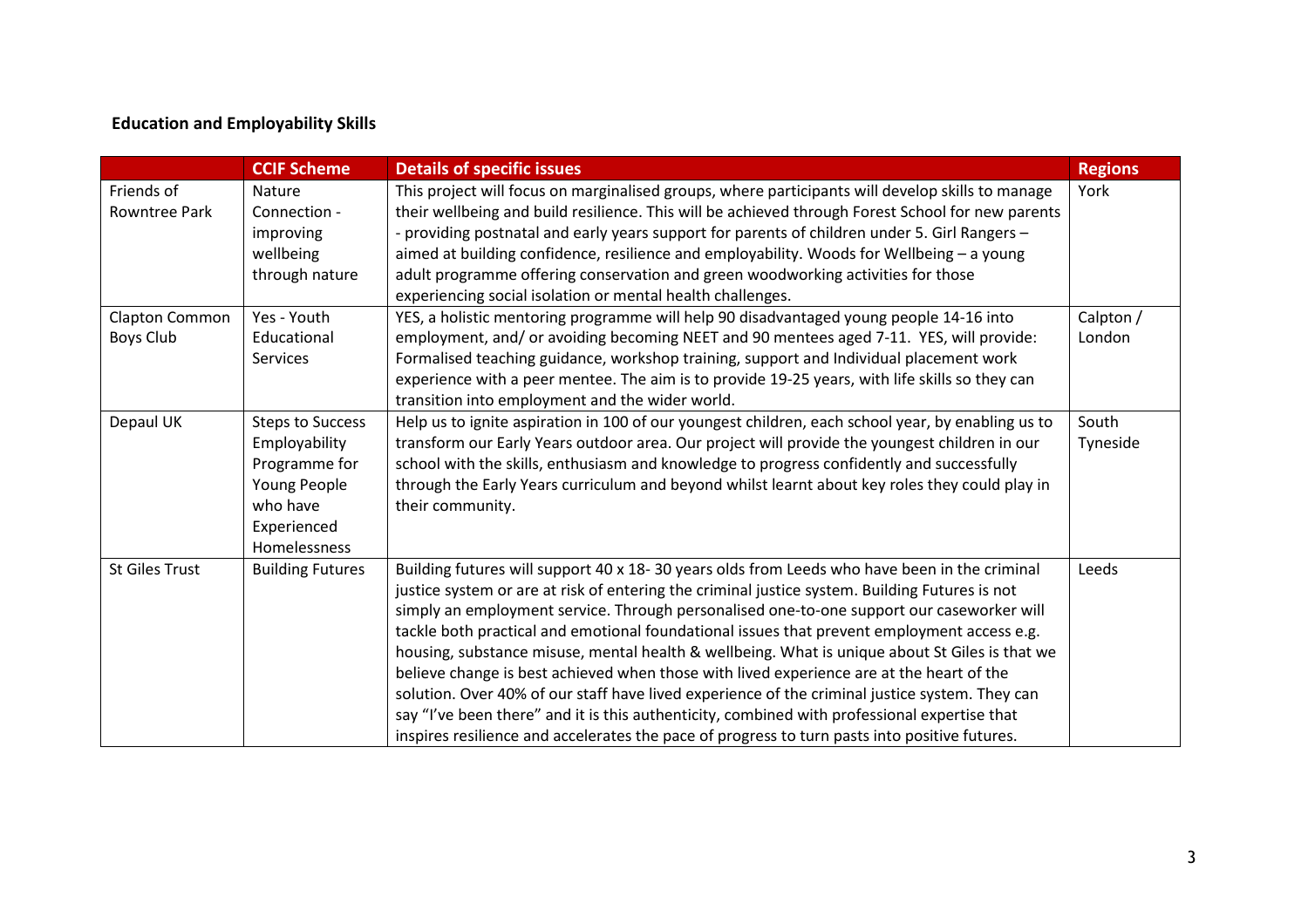| MyBigCareer            | Connect. Inspire. | Will bring together schools, businesses and volunteer Career Coaches to offer young people in     | Newcastle, |
|------------------------|-------------------|---------------------------------------------------------------------------------------------------|------------|
|                        | Make Change.      | the North East the opportunity to have career support, stimulate social mobility and break        | Durham and |
|                        |                   | down barriers related to gender, ethnicity and social disadvantage.                               | Darlington |
|                        |                   |                                                                                                   |            |
|                        |                   | We will support young people aged 12-18, provide 1:1 career advice session, employer Insight      |            |
|                        |                   | days, workshops and personalised mentoring for job and university applications.                   |            |
| St Vincent de Paul     | Expanding         | The St Vincent De Paul Society provides direct poverty-relief projects in local communities. This | Leeds,     |
|                        | Horizons          | grant will support adults on our employability training programmes at three community             | Bradford,  |
|                        |                   | centres. This includes Job clubs, classes and workshops in CV / cover letter writing and          | and        |
|                        |                   | interview skills, which will support people who are currently unemployed giving them the          | Newcastle  |
|                        |                   | practical skills and confidence to gain and retain paid work.                                     |            |
| The EY                 | Our Future        | This project will provide 120 11-17-year olds with access to employability workshops, and 40      | Glasgow    |
| Foundation             | Glasgow           | 16-19 years old with access to an intensive 6-month paid employability programme. Utilise         |            |
|                        |                   | existing connections with schools, colleges, employers, and other grass-roots charities to        |            |
|                        |                   | provide young people with meaningful employer encounters, paid work experience and                |            |
|                        |                   | pathways into employment.                                                                         |            |
| The Millin Charity     | Local Women       | The Project will support 80 unemployed women facing multiple barriers, who want to go into        | Newcastle  |
|                        | Local Enterprise  | employment or have an enterprise idea in becoming self-employed. It will improve their skills,    | and        |
|                        | (LWLE)            | capacity and confidence with an end goal of gaining financial independence.                       | Gateshead  |
|                        |                   |                                                                                                   |            |
|                        |                   | It will deliver educational support packages, including bespoke accredited enterprise training,   |            |
|                        |                   | specialist workshops, networking, including peer support, that will improve Women's               |            |
|                        |                   | employability and business skills enabling them to improve their economic prospects.              |            |
| <b>WorkingRite CIC</b> | Leith Pioneers    | This project aims to help young people (aged 15-18), who have stopped attending school            | Leith /    |
|                        |                   | regularly, to participate in our mentored work placement programme.                               | Edinburgh  |
|                        |                   | Pioneers provides vulnerable young people with life and job skills training and a mentored work   |            |
|                        |                   | placement in a small, local business of their choice. Which provides an alternative route into a  |            |
|                        |                   | more productive adult-hood - a route that will impart them with essential job/life skills and a   |            |
|                        |                   | way out of poverty.                                                                               |            |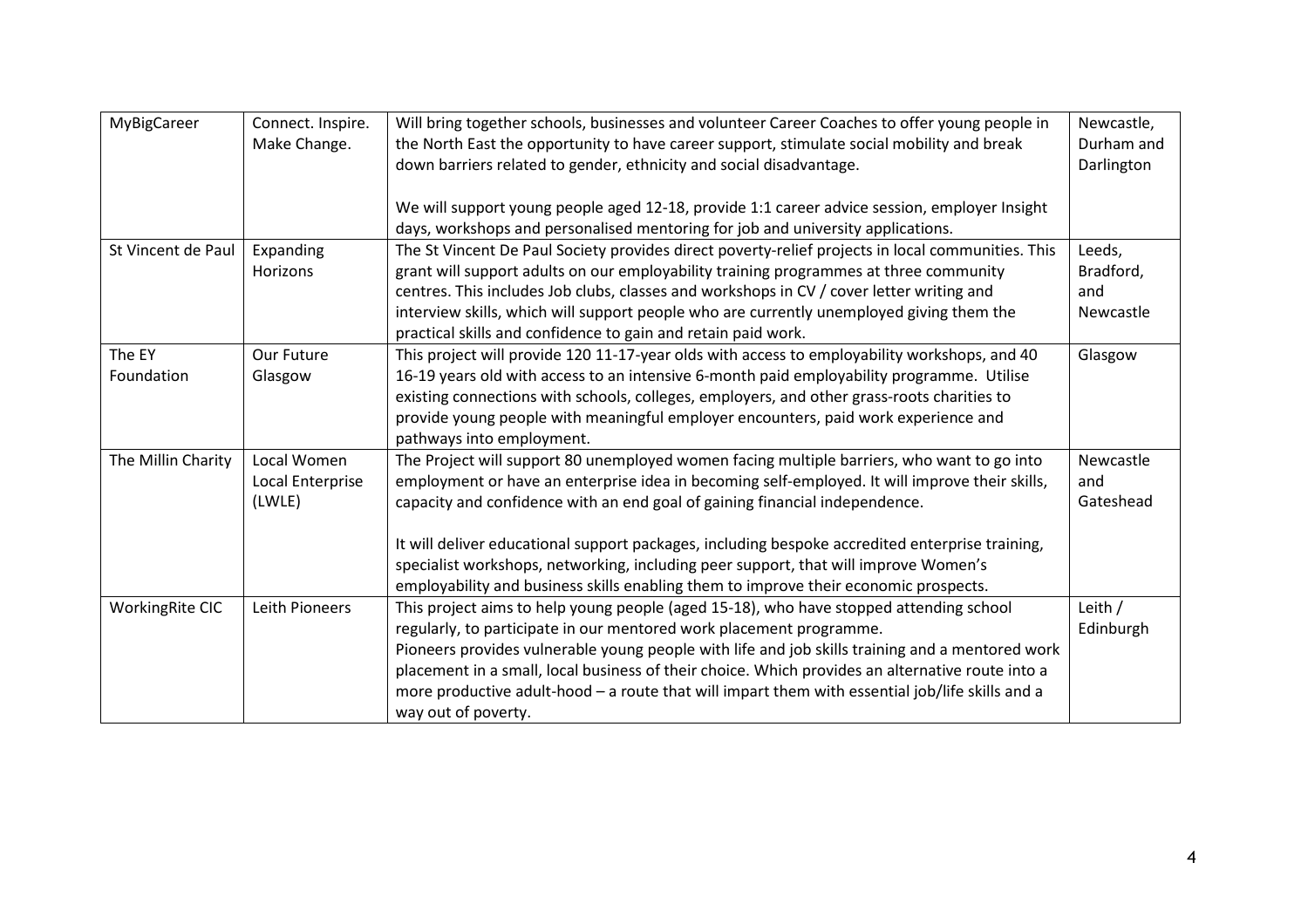| The Junction | YEI Step into | The grant would be used to purchase interview clothes, transport, equipment or training. The  | Redcar and |
|--------------|---------------|-----------------------------------------------------------------------------------------------|------------|
| Foundation   | Education,    | young people we work with do not have the right clothing to help them to set a good example   | Cleveland  |
|              | Training or   | or feel confident once they have secured an interview. Likewise, a training course may help a |            |
|              | Employment    | young person by providing the necessary qualification/experience for them to be able to take  |            |
|              |               | the next step into education or employment.                                                   |            |

## Diversity & Inclusion

|                                  | <b>CCIF Scheme</b>                                | <b>Details of specific issues</b>                                                                                                                                                                                                                                                                                                                                                                                                                                                                                 | <b>Regions</b>      |
|----------------------------------|---------------------------------------------------|-------------------------------------------------------------------------------------------------------------------------------------------------------------------------------------------------------------------------------------------------------------------------------------------------------------------------------------------------------------------------------------------------------------------------------------------------------------------------------------------------------------------|---------------------|
| Jubilee Church                   | Open door cafe                                    | The Open-Door Cafe will create a safe, accessible place and a sense of belonging for adults<br>with mental health problems, which is open to anyone who feels lonely, depressed and<br>isolated. Proposed activities include Café, to chat/socialise, befriending training, Food Hygiene<br>with a view to volunteering/ return to work, Basic IT, and monthly activities i.e. bread making,<br>music.                                                                                                            | Grantham            |
| Leeds Early Years<br>Association | <b>SEND Sanctuary</b>                             | The project pledges to support families who have children aged 0-5 with complex additional<br>needs and disabilities. It will act as a pillar of support, advice and information for parents who<br>have had a child diagnosed with SEND via a SEND Sanctuary cafe. Our specially trained staff<br>will work intensively with children to improve their physical and mental development through<br>a series of tailored activities.                                                                               | Leeds               |
| Livability                       | Green spaces for<br>people with<br>disabilities   | The people we support have spent much of the past year shielding. This horticultural and<br>sensory project will support people with disabilities at three of Livability's care homes. The<br>people we support will be able to take ownership and responsibility for the garden - growing<br>their own plants and encourage wildlife into the space – creating an oasis of greenery.                                                                                                                             | Leeds and<br>London |
| Next Door But<br>One             | Sustaining<br>Creativity for All<br>the Community | During COVID restrictions, arts programmes were moved online for 3 different communities<br>in York who experience barriers to theatre workshops and training. This project would<br>continue these strands of delivery, and engage adults with mental health problems, LGBTQ+<br>young people and Young Carers, by providing accessible theatre workshops, facilitated in a<br>way that is bespoke to their needs. The aim of this project is to continue the learning of each<br>group and keep them connected. | York                |